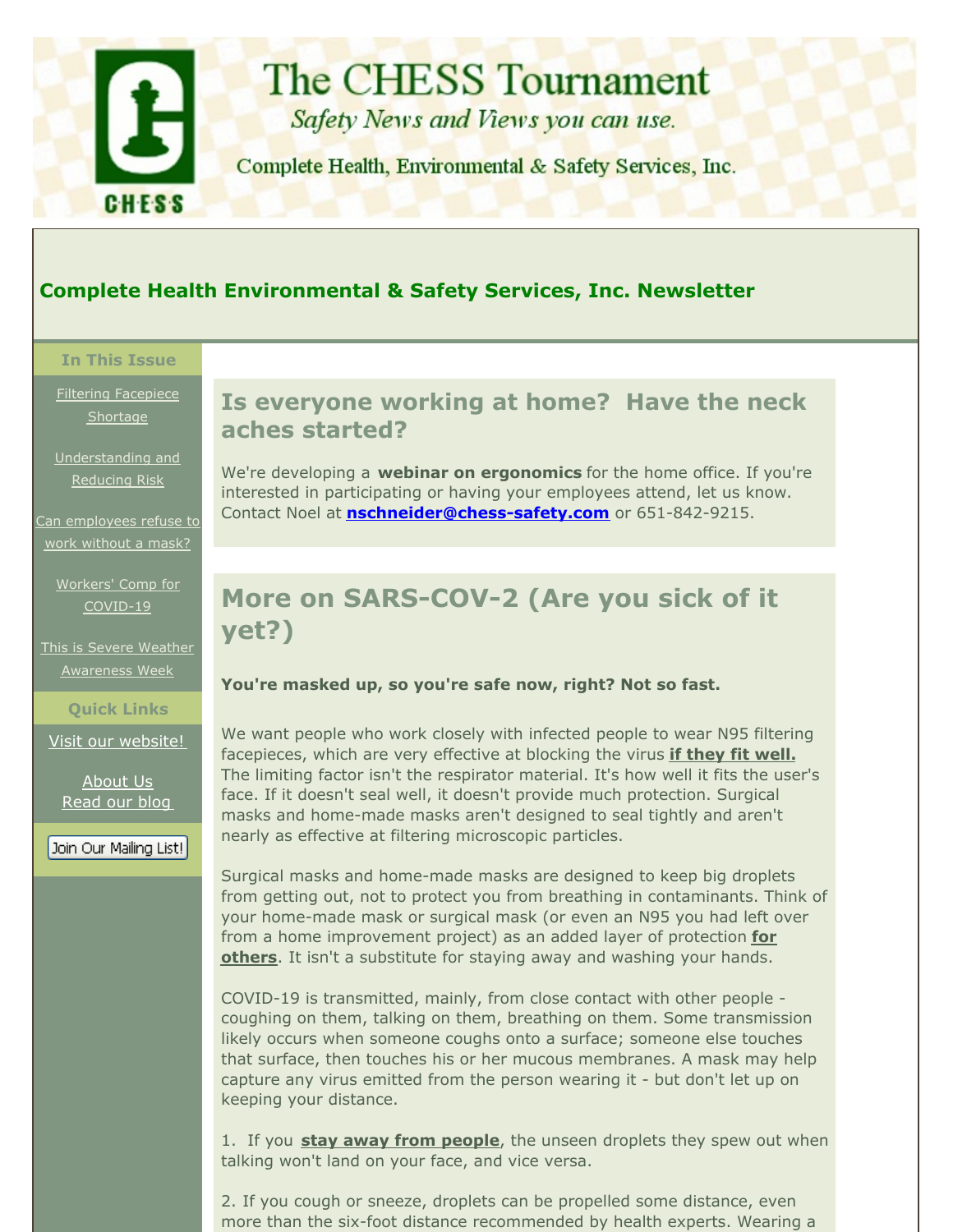home-made mask might reduce the number of droplets that can be spread that way (but it won't stop them completely).



3. If you wipe your hand across your runny nose, then use that hand to give someone your credit card, then that other person rubs their eye, virus that was in your nose can be transferred to that person's eyes (one of the mucous membranes that lets the virus into your body).

4. If you wear a face mask, you can't wipe your hand across your runny nose as easily.

5. If you wear a face mask, the fabric will capture a lot of those droplets from talking, coughing or sneezing, so they won't travel through the air. But some still could get through. Because the number may be a lot less, the other person's risk of disease is likely to be lowered.



6. The droplets will be captured on the inside of the face mask. Most of the droplet is just water (that's what makes up most of your mucus). Could the virus be dislodged when the droplet dries out? We know it isn't likely from N95 filtering facepieces, because that's been studied. But we can't be sure from other fabrics.

7. We know that people can transmit the virus even before they have



symptoms. If you're infected and not yet showing symptoms, you'll probably transmit fewer infectious droplets if you're wearing a mask.

### **Caring for a face mask:**

a) Treat the outside as contaminated by others. You don't want that part against your face. Use sanitizer on your hands before you remove it. When you remove it, fold it inwards, if you must reuse it.

b) Use hand sanitizer before you put a used mask back on, and then immediately after you put it on. Again, assume the outside is contaminated.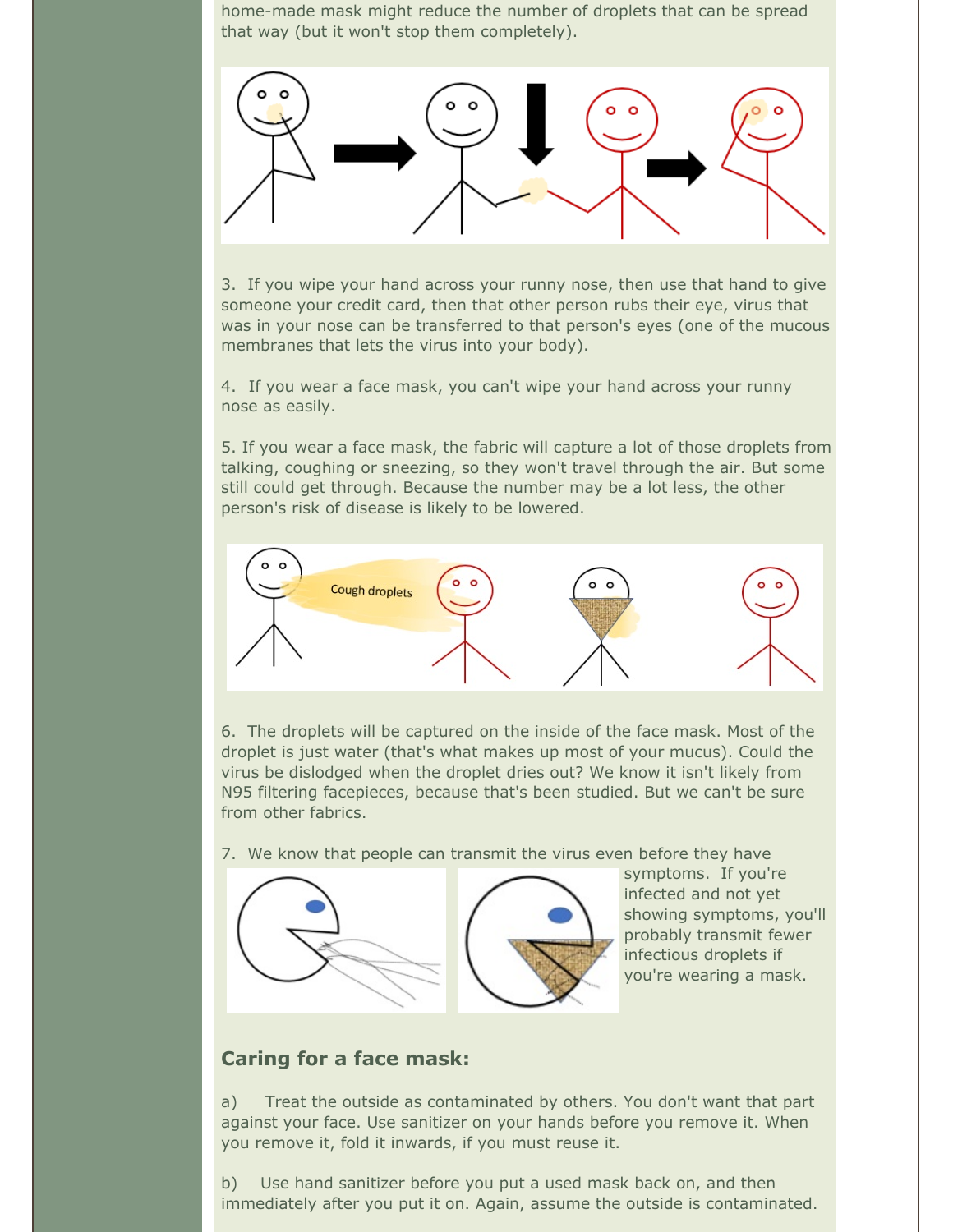c) Store the mask in a clean location - a paper bag works well. If it's at all damp, don't store it in plastic. You don't need a moldy mask.

d) Wash the mask often. The ideal would be washing it each day (they're cheap to make. Go fashionable, and use a different one each day).

e) Don't want to wear a mask? Don't want to wash your hands? Don't go out. If you don't have any contact with anyone who has contact with someone who has been near someone who works with someone who has the virus, you won't get it.

**f) Don't forget to stay away from others and to wash your hands. Those are the most important steps we can take to stop the spread of COVID-19.**

# **OSHA Updates**

#### **Shortages of N95 filtering facepieces**

Any employer who normally provides their employees with respirators, particularly N95 filtering facepiece respirators (N95FFR), knows that it is very difficult to get these now. These are recommended for some work tasks and required for others. There may be ways to reduce the need for these or to change to another type of respirator.

- Can the work be done wet, reducing dust levels and the need for masks?
- Is local ventilation an option?
- Can the work be delayed? Or is there another way to do the work?
- Could the employee wear a half-mask respirator with cartridges, or a powered air purifying respirator?

If you have employees who have worn N95 FFR for tasks in the past and you want guidance on options to eliminate their need or substitute another type of respirator, please contact us. This is one of Janet's areas of expertise. You can reach out to her at jkeyes[at]chess-safety.com.

# **How Great Is the Risk? And How Can You Lower It?**

OSHA recently published a **worker exposure risk assessment pyramid** for exposure to COVID-19. Jobs in the Very High exposure risk category include healthcare workers and those working directly with people who are known to have (or had) COVID-19.

Medium exposure includes workers with frequent or close contact with others who may be infected. This would include store clerks.

Low exposure will be most workers who have minimal contact with coworkers or the public.

There are ways to reduce employee exposures:

- Distancing. Separate employees whenever possible.
- Physical barriers. Companies, such as nParallel [\(https://www.nparallel.com/personal-protective](http://r20.rs6.net/tn.jsp?f=0013CmmVvqcDV6_7cIY7eaIMYtZ94w3yLyHA-u6YDascKDe8LktCkXfA9-2MBKtzBA4phM9JaRxrwToS6hOIxXlYi3roO0tNngMRQz72FZhjhoqNWny9rmzYbAec07knkk6BTieVMBV7-zFdz7KZCf8nTAzHu-Qxx25GOCrK_xLcpR-N_PWDmEKGlIFpjt8tPEG47nFT8eyjJefU69HInw4FAObiQvPZuisfM_MnwEAk0U=&c=&ch=)environments-products ) in Plymouth, sell shields and signage reminding people about distancing.
- Staggered start and break times.
- Allow for frequent hand washing.
- Disinfect frequently-touched areas several times throughout the day.
- Whenever possible, have employees work from home.